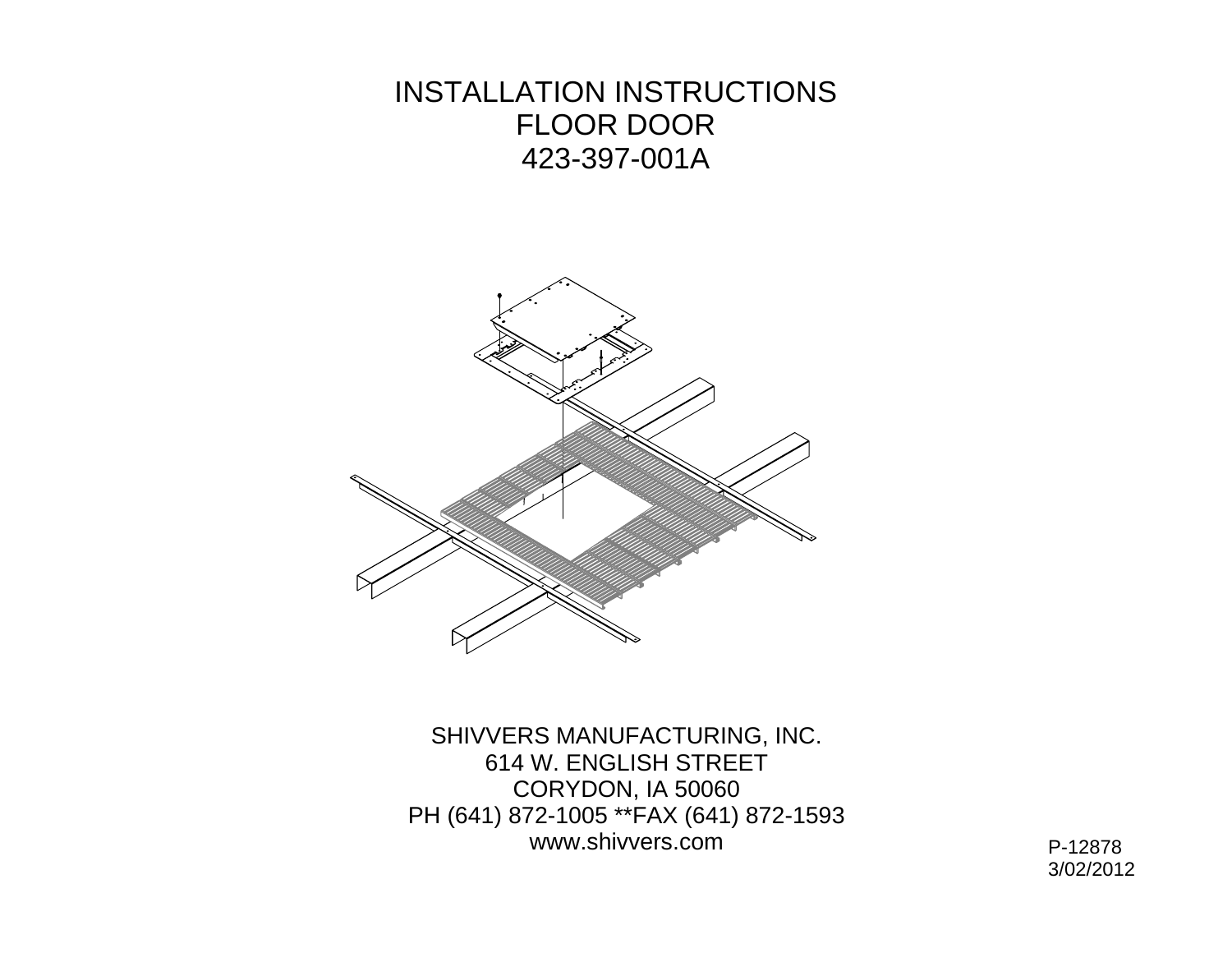## **Disconnect and lock-out all power before installing these Floor Doors or A DANGER servicing below the floor.**

**Shivvers Floor Doors are recommended for use with Shivvers Floor Support Systems only. Shivvers will not warrant the Floor Doors if they are used with other floor supports as there might be a threat to the structural safety of the floor.** 

It is recommended that a hole be cut in the approximate center of the Floor Door location to check the location of the floor supports. Do Not cut into the floor supports when installing the floor doors as this may weaken the floor.

Find the location for the floor door by measuring from the inside edge of the gearbox basket to the recommended edge of the cover. Mark this location. The distance from the inside edge of the gearbox basket to the edge of the floor door is 36-1/4". Find the plank nearest the center of the gearbox and mark four planks out each direction. Mark out a rectangle 17" long by 15" wide as shown in the diagram below and cut. Lay Frame in place and pop rivet. Fasten down Floor Door using Screws provided.

Follow measurements in Figure 2 on the next page to cut locations for the Hanger Bearing Floor Doors.